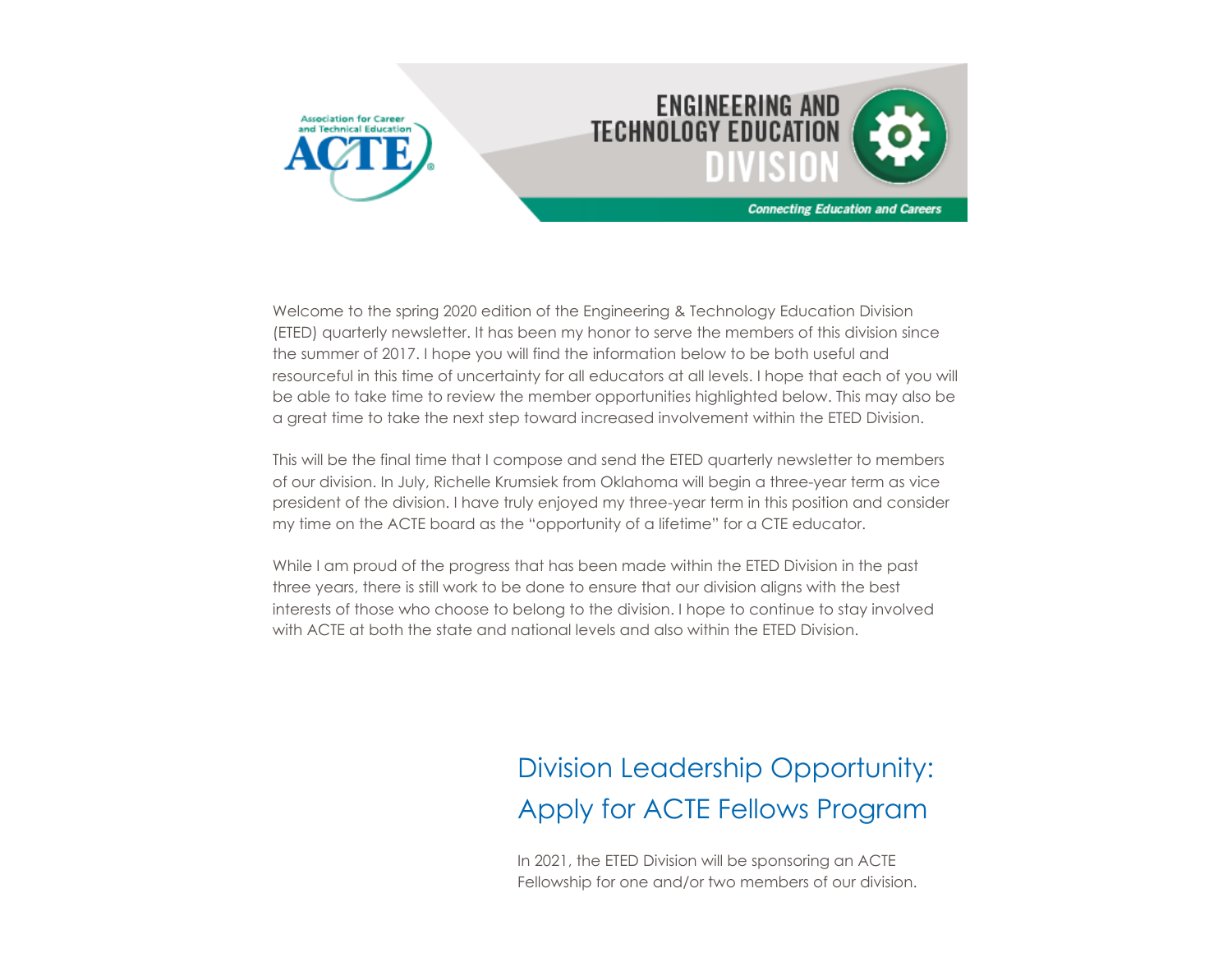| Whoever is chosen to represent ETED in the Fellowship<br>program will receive a free registration to both VISION and<br>the National Policy Seminar in 2021. In addition, a \$1,000<br>stipend will be provided to assist with travel expenses.                                                                  |
|------------------------------------------------------------------------------------------------------------------------------------------------------------------------------------------------------------------------------------------------------------------------------------------------------------------|
| There are two ACTE Fellowship Programs available for which<br>eTED Division members can apply. The Experienced Fellows<br>(five+ years in CTE) and the New Professionals (two to five<br>years of experience in CTE). The ETED Division will support a<br>selected candidate from one or both of these programs. |

The purpose of the ACTE Fellowship Program is to:

- Establish a leadership development program for CTE educators in ACTE and assist individuals in further developing their leadership skills in CTE and their involvement in professional associations

- Provide an opportunity for CTE educators to become familiar with and participate in the processes used by policymakers in the development and implementation of laws, regulations and other public policies at the local, state and federal levels

- Identify, train and motivate a cadre of leaders who will continue to position ACTE as a leader in developing an educated, prepared, adaptable and competitive workforce

In summary, the ACTE Fellowship Program is an instrument to provide professional development, policy knowledge and leadership development. Guidelines, Program of Work, [and Additional Information can be found in the ACTE Fellowship Program Guidelines and](https://acte.secure-platform.com/a/page/leadership/fellowship) Application and on the [ACTE website.](https://www.acteonline.org/professional-development/leadership-development/acte-national-leadership-fellowship-program/)

Deadline for Applications for the 2020 Fellowship Program is **Sept. 15**.

**[Learn more and apply](https://acte.secure-platform.com/a/page/leadership/fellowship)**

COVID-19 Online & Distance Learning Resources Growing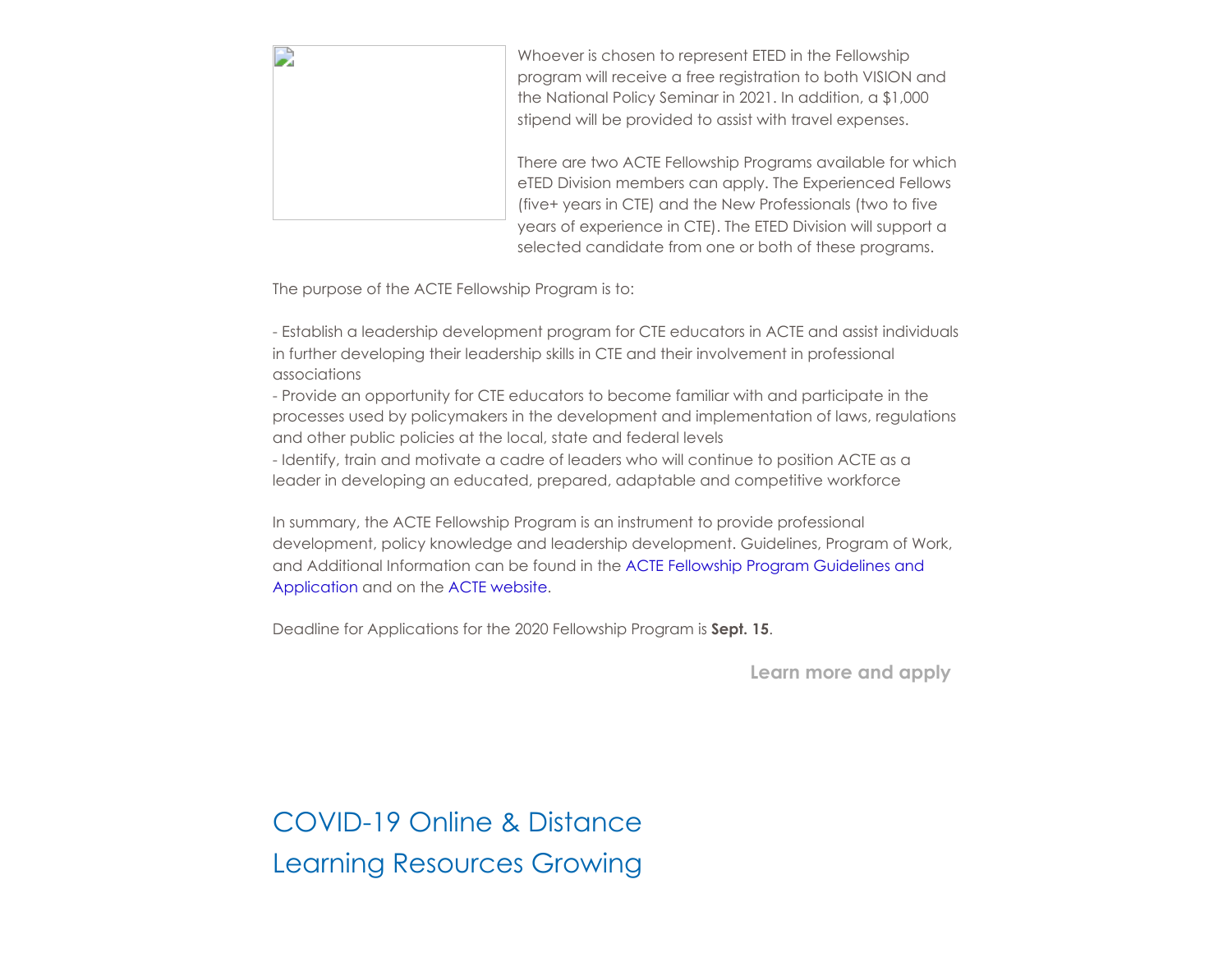ACTE continues to update its compilation of online and distance learning resources that can supplement your school's official guidance and also includes information on how to access six free courses to prepare educators to teach online via CTE Learn.



**[Read more](https://www.acteonline.org/professional-development/opportunities/distance-learning-resources/)**



#### CTE in a Time of Uncertainty

View the collection of ACTE division webinars (**including a very informative [webinar presented by ETED](https://www.youtube.com/watch?v=Rr_tEgvXB9U&feature=youtu.be) that took place on April 9**) focused on the current state of CTE, promising practices in the era of COVID-19 and engaging conversations with experts in the field.

**[Watch now](https://www.acteonline.org/acte-division-webinars-cte-in-a-time-of-uncertainty/)**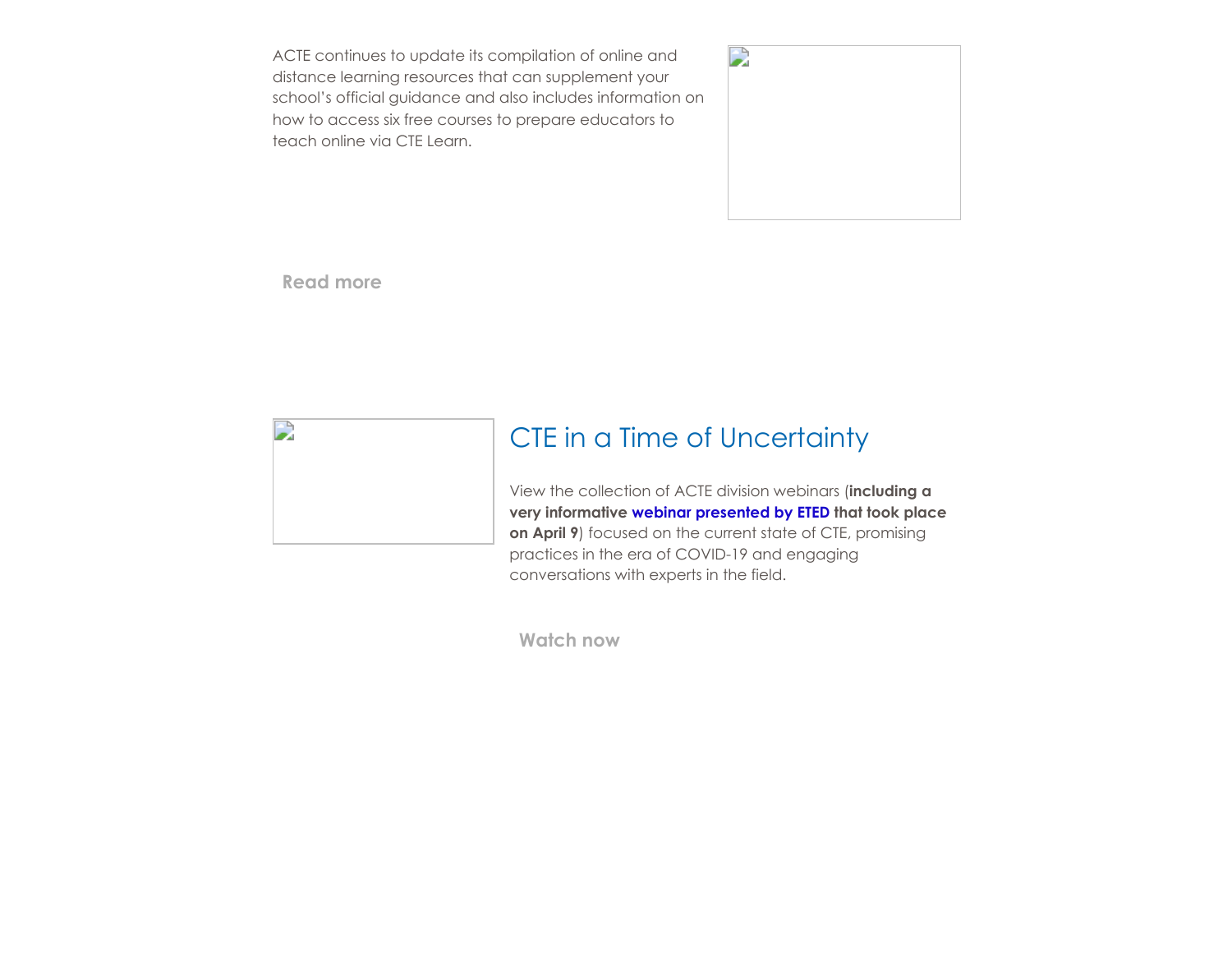#### Career Exploration Through Remote Learning

Are you looking for resources to share with your students on career exploration and college readiness? Distance learning is a challenge, but EVERFI offers **FREE** programs to educators that help teach these key concepts. Through engaging online resources, students will learn about entrepreneurship, STEM career pathways, financial literacy and employability skills. Selfgraded assessments are built into the programs, and the content aligns to state standards. Offline resources are also available for students.

**[Gain access or learn more](https://everfi.com/k-12/teacher-remote-learning/)**

# INCLUSION,<br>ACCESS, **FOUIT DIVERSITY**

D

#### Access & Equity Ideas & Resources

ACTE is calling for content and your participation to showcase our collective dedication to Inclusion, Access, Equity and Diversity (IAED) by:

Contributing resources to and submitting IAED speaker names for inclusion on the ACTE IAED website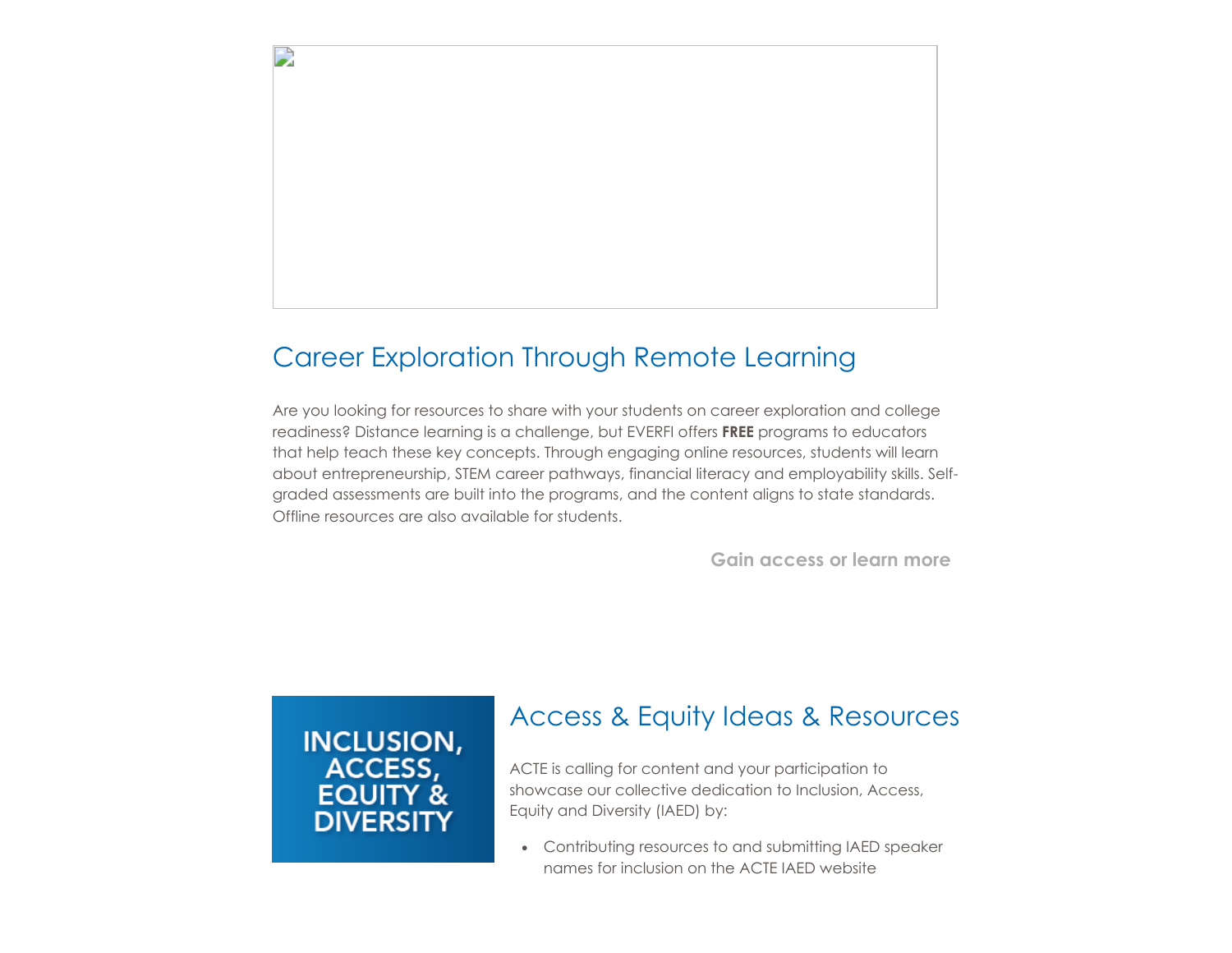- Recommending ideas for the IAED column that will be included in the 2020-2021 *Techniques* editorial cycle
- Referencing the Access and Equity element in the *Quality CTE Program of Study Framework* and encouraging your CTE colleagues to follow suit
- Signing up to be a part of ACTE's IAED Advisory Group

**[Read more](https://www.acteonline.org/iaed/)**

#### Deadline Extended for Student Trophy Design Contest

With many teachers adjusting to delivering instruction in an online environment, we have extended the deadline for the student trophy design contest to **June 30**. The winning trophy design will be 3D-printed by Stratasys and presented to the 10 national award winners at the 2020 ACTE Awards Gala on **Dec. 2** in Nashville, Tennessee.



**[Learn more](https://www.acteonline.org/professional-development/acte-awards/student-trophy-design-contest/)**

#### Impact Awards Deadline **Extended**

The ACTE Impact Awards recognize groups and individuals from the education, business and industry communities who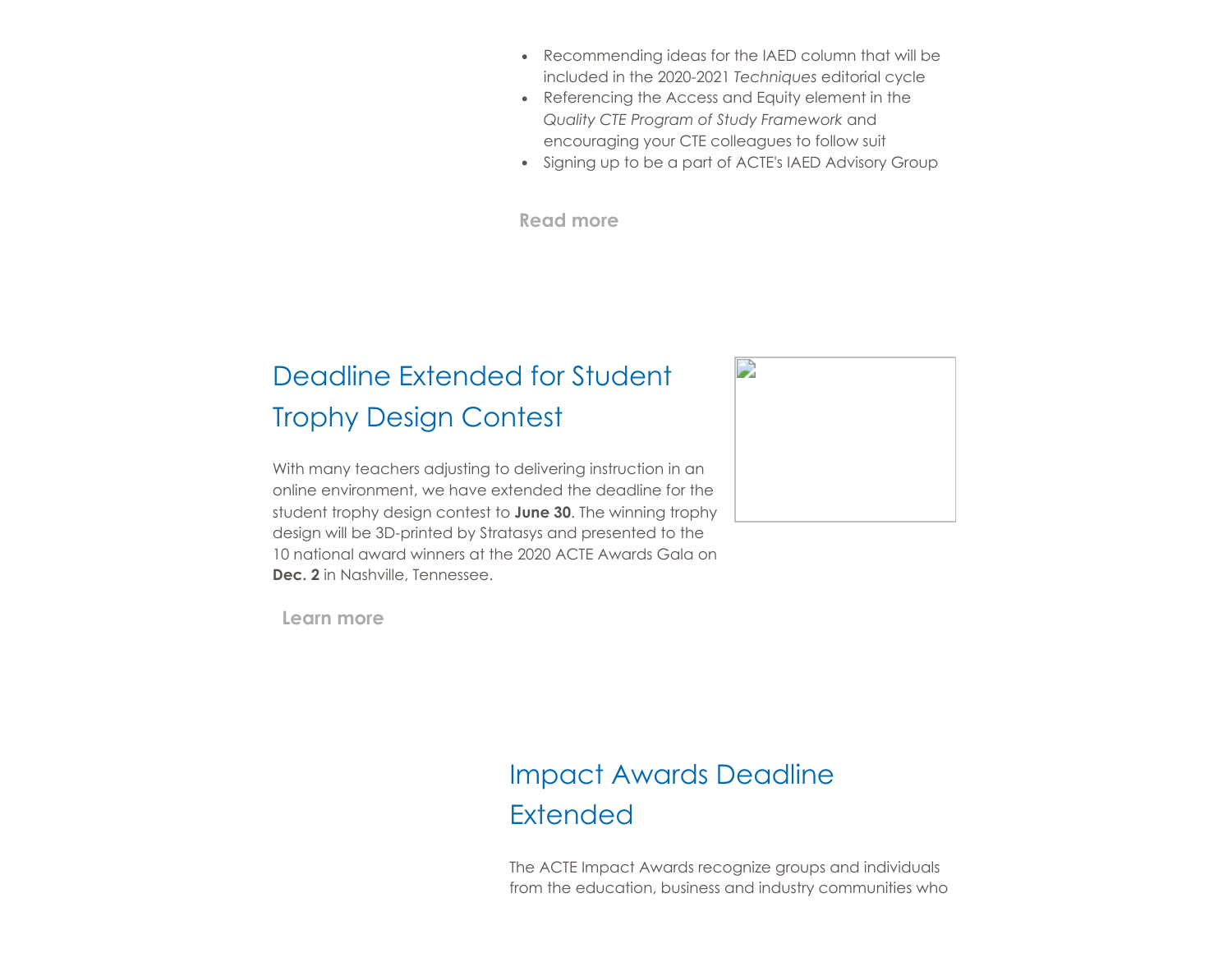

contribute to the improvement, promotion and development of CTE. The deadline to apply for these two awards, the Business-Education Partnership Award and the Champion for CTE Award, has also been extended to **June 30**.

**[Read more](https://www.acteonline.org/professional-development/acte-awards/acte-impact-awards/)**

## Now Accepting Board Election **Nominations**

Interested in serving ACTE as a member of the board of directors? Applications for positions opened today and are due **June 15**. For more information, please see the guidelines for the board of directors nominations.

**[Learn more](https://www.acteonline.org/about/get-involved/board-election/)**

D



# Boutique Event for CTE **Administrators**

Happening **Oct. 7–9** in Cape Cod, North Falmouth, Massachusetts, ACTE's and NCLA's Best Practices and Innovations in CTE Conference will offer content-rich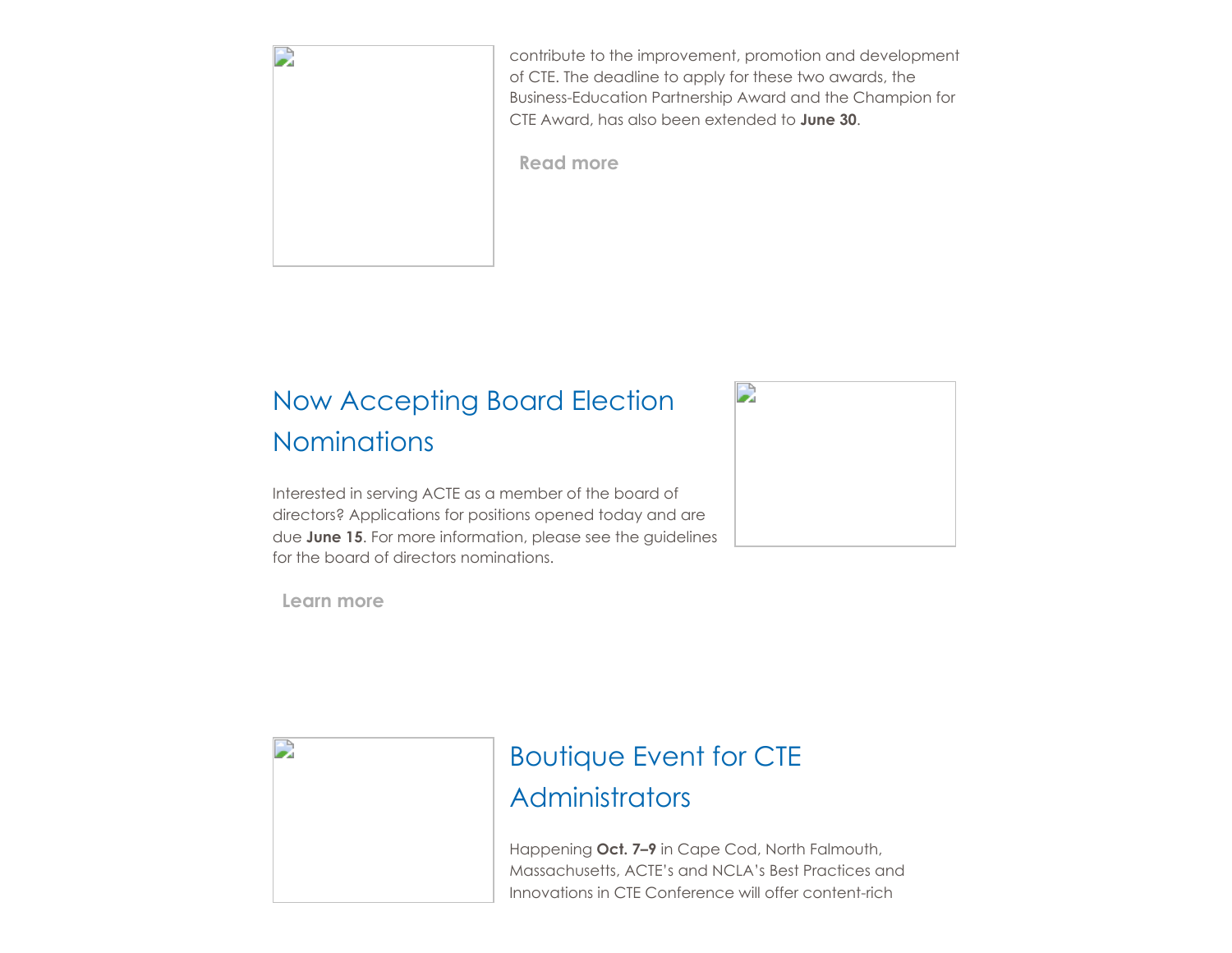programming and networking to strengthen the field for CTE administrators of both secondary and postsecondary CTE programs and institutions.

**[Learn more](https://www.acteonline.org/bestpractices/)**

#### Early Bird Registration for CareerTech VISION 2020 is Open

The premier event for CTE professionals, ACTE's CareerTech VISION offers unparalleled professional development, comprehensive CTE secondary and postsecondary programming, and stories of successful education and business collaborations. This year's event happens **Dec. 2–5** at the Gaylord Opryland Resort & Convention Center in Nashville, Tennessee.

**[Register today](https://www.careertechvision.com/index.cfm)**

ACTE ETED members should also know there is always a place available for those who are interested in becoming more involved with division activities. Please [contact me o](mailto:jadavis@glca.k12.in.us)r incoming ETED Vice President [Richelle Krumsiek](mailto:richelle.krumsiek@tulsatech.edu) to find out more information about opportunities within the division.

In closing, I hope that everyone enjoys a safe and prosperous spring. Take care, and know that I will do my best to provide the division members with any ACTE or ETED information of importance until my term on the board ends on **June 30**.